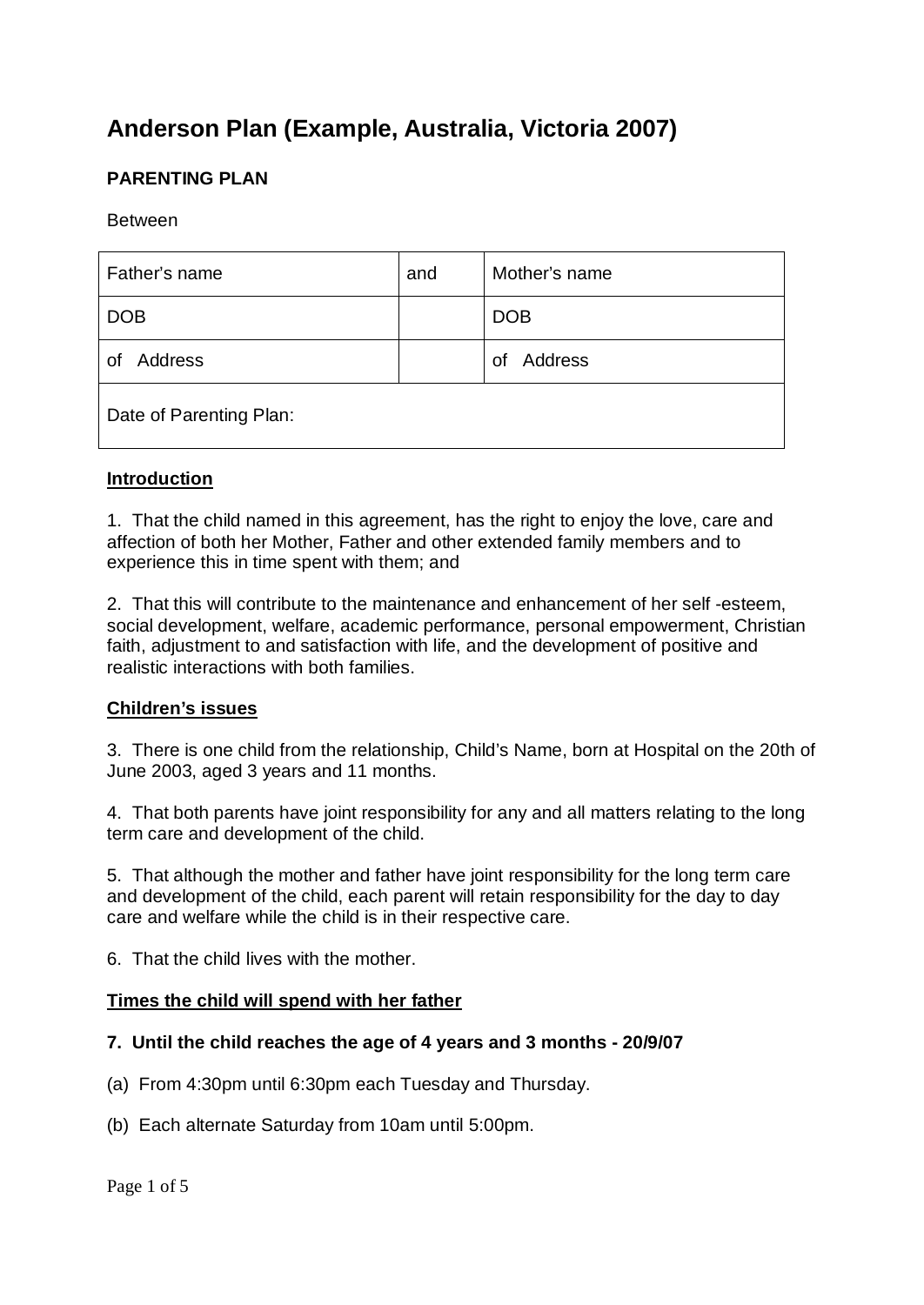(c) At all other times agreed to by both parties.

# **8. From 20/9/07 until 20/12/07**

- (a) From 4:30pm until 6:30pm each Tuesday and Thursday.
- (b) From 10am Saturday until 5:00pm Sunday each alternate weekend.
- (c) At all other times agreed to by both parties.

## **9. From 20/12/07 until 20/3/08**

- (a) From 4:30pm until 6:30pm each Tuesday.
- (b) From 4:30pm Friday until 5:00pm Sunday each alternate weekend.

(c) For a period of five (5) hours on Christmas Day at times agreed by both parties, in default of agreement shall be between 1:00pm and 6:00pm.

(d) For a period of five (5) consecutive days during the normal Christmas school holidays at times agreed to by both parties, in default of agreement shall commence at 10am on Friday the 4th of January until 10am on Wednesday the 9th of January 2008.

(e) In the event that the times referred to in clause 9 (d) falls outside the alternate weekend time the child normally spends with the father, then this time will be suspended for the purpose of this holiday time and recommence 2 weeks following at 4:30pm Friday.

(f) At all other times agreed to by both parties.

#### **10. From Tuesday 20/3/2008 until the child commences primary school**

(a) From 4:30pm until 6:30pm each Tuesday.

(b) From 4:30pm Friday until 5:00pm Sunday each alternate weekend.

(c) For half of all normal school holidays as agreed by both parties when the father can be in substantial attendance; in default of agreement commencing at 5:00pm on the day after school breaks for the first half of the holidays.

(d) Due to the fathers current work commitments as the sole employed parent, there may be times when he is unable to be in substantial attendance during school term breaks. When this situation arises, if no other suitable family member, the Paternal Grandmother or the Paternal Aunt can be in substantial attendance, school holiday contact will be suspended and normal alternate week times will continue and;

(e) The father undertakes to give notice to the mother in writing 45 days prior to school holidays if he or those mentioned in 10 (c) will be unable to be in substantial daytime attendance as outlined in clause 10 (d).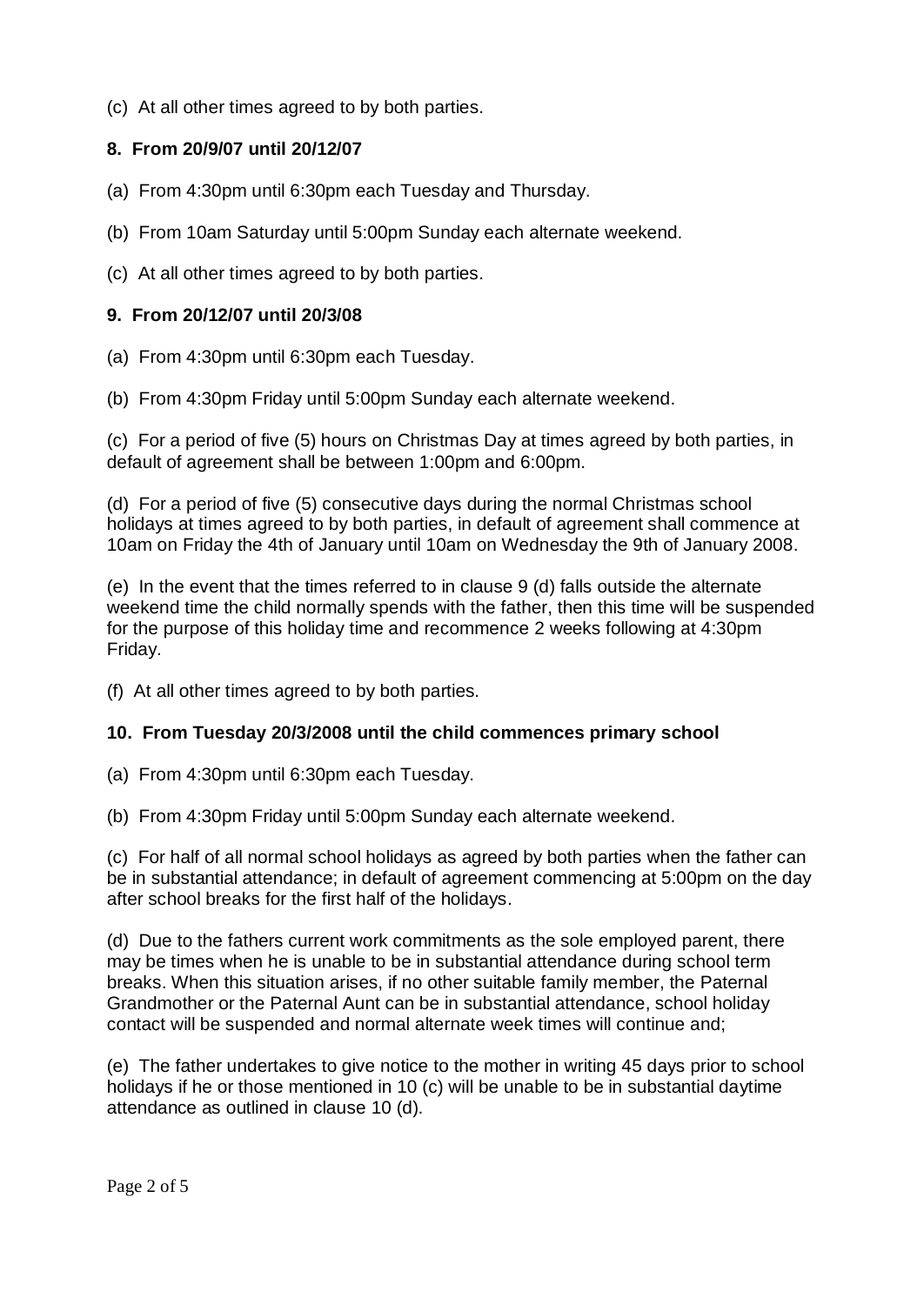(f) That the time the child normally spends weekly with the father be suspended during term break and will recommence on the first Friday of the new school term except in circumstances outlined in clause 10 (e).

(g) For a period of 4 hours on each of the children's and Father's birthday as agreed between the parties and in default of agreement, from 12 pm until 4:00 pm on the first Saturday immediately following the birth date.

(h) On father's day from 5:00 pm the evening before until 5:00 pm on the day it falls where Father's day falls outside normal fortnightly arrangements.

(i) For 5 hours on Christmas day, at times agreed to by both parties, in default of agreement will commence from 2pm until 7pm.

(j) At all other times agreed by both parties.

## **11. Once the child has commenced attending primary school**

(a) From 5:00pm Thursday until 5:00pm Wednesday each alternate week.

(b) For half of all normal school holidays as agreed by both parties, in default of agreement commencing at 5:00pm on the day after school breaks for the first half.

(c) If the Easter school holiday falls outside the normal school term break, that a year about arrangement is entered into, commencing in 2009 or any following year it first occurs, with the mother.

(d) For a period of 4 hours on each the child's and Father's birthday as agreed between the parties and in default of agreement, from 12 pm until 4:00 pm on the first Saturday immediately following the birth date.

(e) Christmas and Boxing Day alternating each year at times agreed to by both parties, commencing Christmas day 2009 with the mother. In default of agreement time will commence at 10am and conclude at 7pm on either day.

#### **12. That the times the child spend with the father be suspended:**

(a) For a period of 4 hours on each of the children's and Mothers birthday as agreed between the parties and in default of agreement, from 12 pm until 4:00 pm on the first Saturday immediately following the birth date.

(b) On Mothers day from 5:00 pm the evening before until 5:00 pm on the day it falls where Mothers day falls outside normal fortnightly arrangements.

#### **Education and School issues**

13. That both parents be able to attend school, Pre-School at all times normally attended by parents, parent teacher nights, school concerts, sports days and the like and the father to provide the school, Pre-School with a number of stamped self addressed envelopes to receive copy's of all correspondence, school reports etc.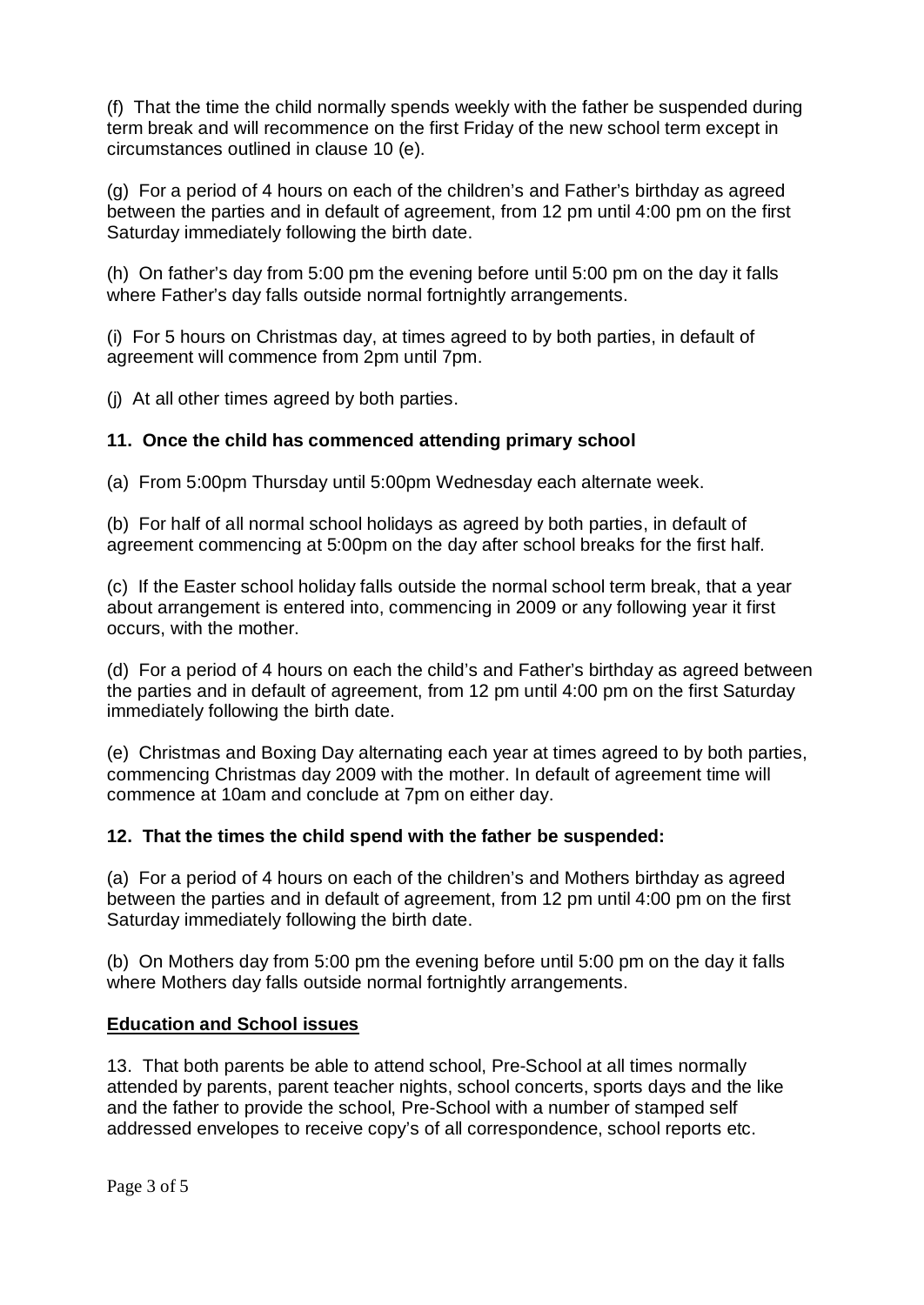14. That both parents be placed on the school emergency contact list equally and in good faith and do all things possible to make joint decisions regarding emergency or other serious health matters.

15. That the child attends St Bridget's Primary School in Caulfield as the Mother's other children have done and remains there until she completes her primary school education.

16. That the parents choose the high school the child will attend jointly and with good will in her best interests giving regard to both parents ability to pay the fees required.

17. That the father will purchase additional school uniforms to be used while the child is in his care.

## **Health**

18. That the mother and father do all things reasonable as soon as possible to provide details of all medical diagnosis and treatment in relation to the child while in their respective care.

19. That the mother and father do all things reasonable to ensure that they keep each other accurately informed of all things in regard to their state of health, especially where this would impact on her ability to care for the children.

20. That if either the mother or father, are incapacitated by injury or illness to a degree that would impact on their ability to care effectively for the child, then the children would be cared for by the other until that parent is judged medically fit to resume normal parental responsibility.

21. That save in an emergency, both parents do all things reasonable to inform the other in writing prior to making any decisions relating to major health or other concerns in relation to the children.

#### **Times the child communicates with both parents**

22. The child should be free to communicate with either parent by phone, email or other means at reasonable times of their choosing, however, both parents will refrain from contacting the child by phone or text more than twice per week, unless in an emergency, at times between 5:00pm and 5:30 pm or any other time agreed to by the parents.

#### **Other issues**

23. That in the event that the parents experience difficulty communicating over issues relating to the child, then a communication diary be jointly purchased and passed between the parents at changeover. Issues can be discussed in writing prior to relying on the default clauses contained in this agreement

24. That both parents refrain from passing messages through the child and use the communication diary with good will to communicate in regard to children's issues.

25. That both parents agree to attend mediation arranged by the father at the Frankston Family Relationship Centre in June to discuss and resolve children's issues

Page 4 of 5